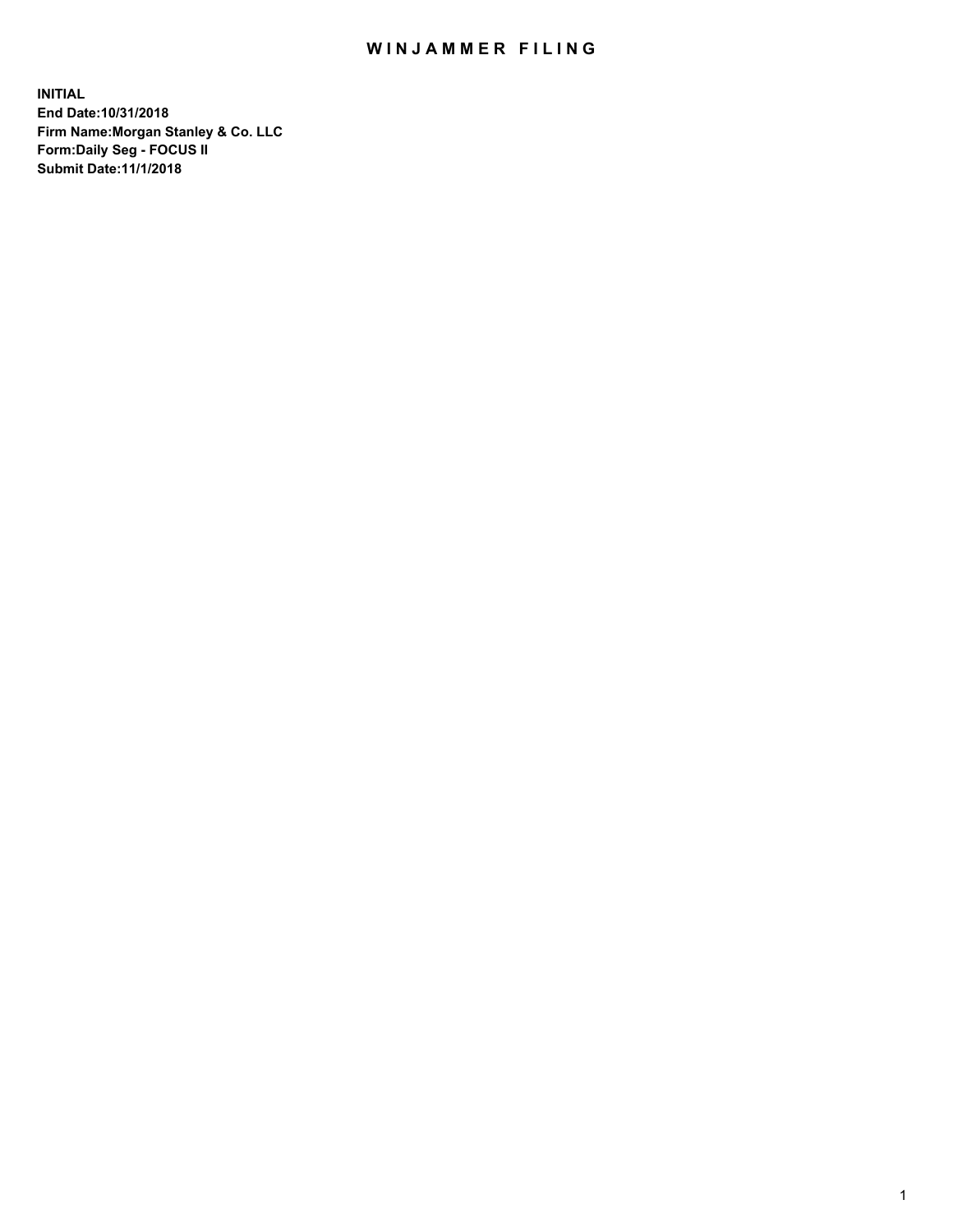**INITIAL End Date:10/31/2018 Firm Name:Morgan Stanley & Co. LLC Form:Daily Seg - FOCUS II Submit Date:11/1/2018 Daily Segregation - Cover Page**

| Name of Company                                                                   | Morgan Stanley & Co. LLC     |
|-----------------------------------------------------------------------------------|------------------------------|
| <b>Contact Name</b>                                                               | <b>Ikram Shah</b>            |
| <b>Contact Phone Number</b>                                                       | 212-276-0963                 |
| <b>Contact Email Address</b>                                                      | Ikram.shah@morganstanley.com |
| FCM's Customer Segregated Funds Residual Interest Target (choose one):            |                              |
| a. Minimum dollar amount: ; or                                                    | 280,000,000                  |
| b. Minimum percentage of customer segregated funds required:% ; or                | <u>0</u>                     |
| c. Dollar amount range between: and; or                                           | <u>00</u>                    |
| d. Percentage range of customer segregated funds required between:% and%.         | 0 <sub>0</sub>               |
| FCM's Customer Secured Amount Funds Residual Interest Target (choose one):        |                              |
| a. Minimum dollar amount: ; or                                                    | 140,000,000                  |
| b. Minimum percentage of customer secured funds required:%; or                    | <u>0</u>                     |
| c. Dollar amount range between: and; or                                           | <u>00</u>                    |
| d. Percentage range of customer secured funds required between:% and%.            | 00                           |
| FCM's Cleared Swaps Customer Collateral Residual Interest Target (choose one):    |                              |
| a. Minimum dollar amount: ; or                                                    | 92,000,000                   |
| b. Minimum percentage of cleared swaps customer collateral required:% ; or        | <u>0</u>                     |
| c. Dollar amount range between: and; or                                           | 0 Q                          |
| d. Percentage range of cleared swaps customer collateral required between:% and%. | 00                           |

Attach supporting documents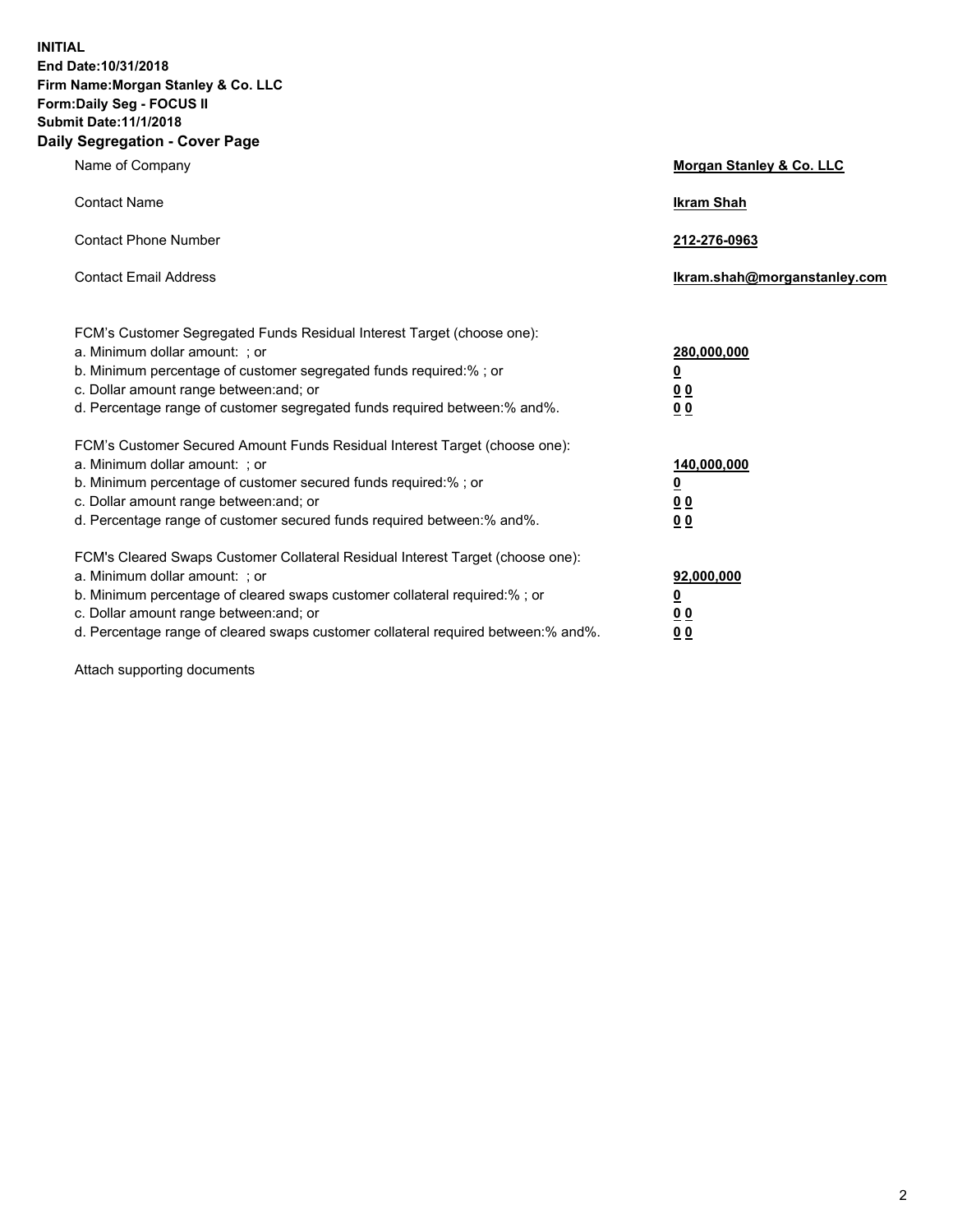## **INITIAL End Date:10/31/2018 Firm Name:Morgan Stanley & Co. LLC Form:Daily Seg - FOCUS II Submit Date:11/1/2018 Daily Segregation - Secured Amounts** Foreign Futures and Foreign Options Secured Amounts Amount required to be set aside pursuant to law, rule or regulation of a foreign government or a rule of a self-regulatory organization authorized thereunder 1. Net ledger balance - Foreign Futures and Foreign Option Trading - All Customers A. Cash **3,534,594,074** [7315] B. Securities (at market) **2,284,864,467** [7317] 2. Net unrealized profit (loss) in open futures contracts traded on a foreign board of trade **-622,423,876** [7325] 3. Exchange traded options a. Market value of open option contracts purchased on a foreign board of trade **38,219,031** [7335] b. Market value of open contracts granted (sold) on a foreign board of trade **-37,210,400** [7337] 4. Net equity (deficit) (add lines 1. 2. and 3.) **5,198,043,296** [7345] 5. Account liquidating to a deficit and account with a debit balances - gross amount **194,694,700** [7351] Less: amount offset by customer owned securities **-193,552,309** [7352] **1,142,391** 6. Amount required to be set aside as the secured amount - Net Liquidating Equity Method (add lines 4 and 5) 7. Greater of amount required to be set aside pursuant to foreign jurisdiction (above) or line 6. FUNDS DEPOSITED IN SEPARATE REGULATION 30.7 ACCOUNTS 1. Cash in banks A. Banks located in the United States **682,947,555** [7500] B. Other banks qualified under Regulation 30.7 **636,237,923** [7520] **1,319,185,478** 2. Securities A. In safekeeping with banks located in the United States **141,068,639** [7540] B. In safekeeping with other banks qualified under Regulation 30.7 **0** [7560] **141,068,639** [7570] 3. Equities with registered futures commission merchants A. Cash **7,456,475** [7580] B. Securities **0** [7590] C. Unrealized gain (loss) on open futures contracts **-271,454** [7600] D. Value of long option contracts **0** [7610] E. Value of short option contracts **0** [7615] **7,185,021** [7620] 4. Amounts held by clearing organizations of foreign boards of trade A. Cash **0** [7640] B. Securities **0** [7650] C. Amount due to (from) clearing organization - daily variation **0** [7660] D. Value of long option contracts **0** [7670] E. Value of short option contracts **0** [7675] **0** [7680] 5. Amounts held by members of foreign boards of trade A. Cash **2,398,067,068** [7700] B. Securities **2,143,795,828** [7710]

- C. Unrealized gain (loss) on open futures contracts **-622,152,422** [7720]
- D. Value of long option contracts **38,219,031** [7730]
- E. Value of short option contracts **-37,210,400** [7735] **3,920,719,105**
- 6. Amounts with other depositories designated by a foreign board of trade **0** [7760]
- 7. Segregated funds on hand **0** [7765]
- 8. Total funds in separate section 30.7 accounts **5,388,158,243** [7770]
- 9. Excess (deficiency) Set Aside for Secured Amount (subtract line 7 Secured Statement Page 1 from Line 8)
- 10. Management Target Amount for Excess funds in separate section 30.7 accounts **140,000,000** [7780]
- 11. Excess (deficiency) funds in separate 30.7 accounts over (under) Management Target **48,972,556** [7785]

**0** [7305]

[7354] **5,199,185,687** [7355]

**5,199,185,687** [7360]

[7530]

[7740] **188,972,556** [7380]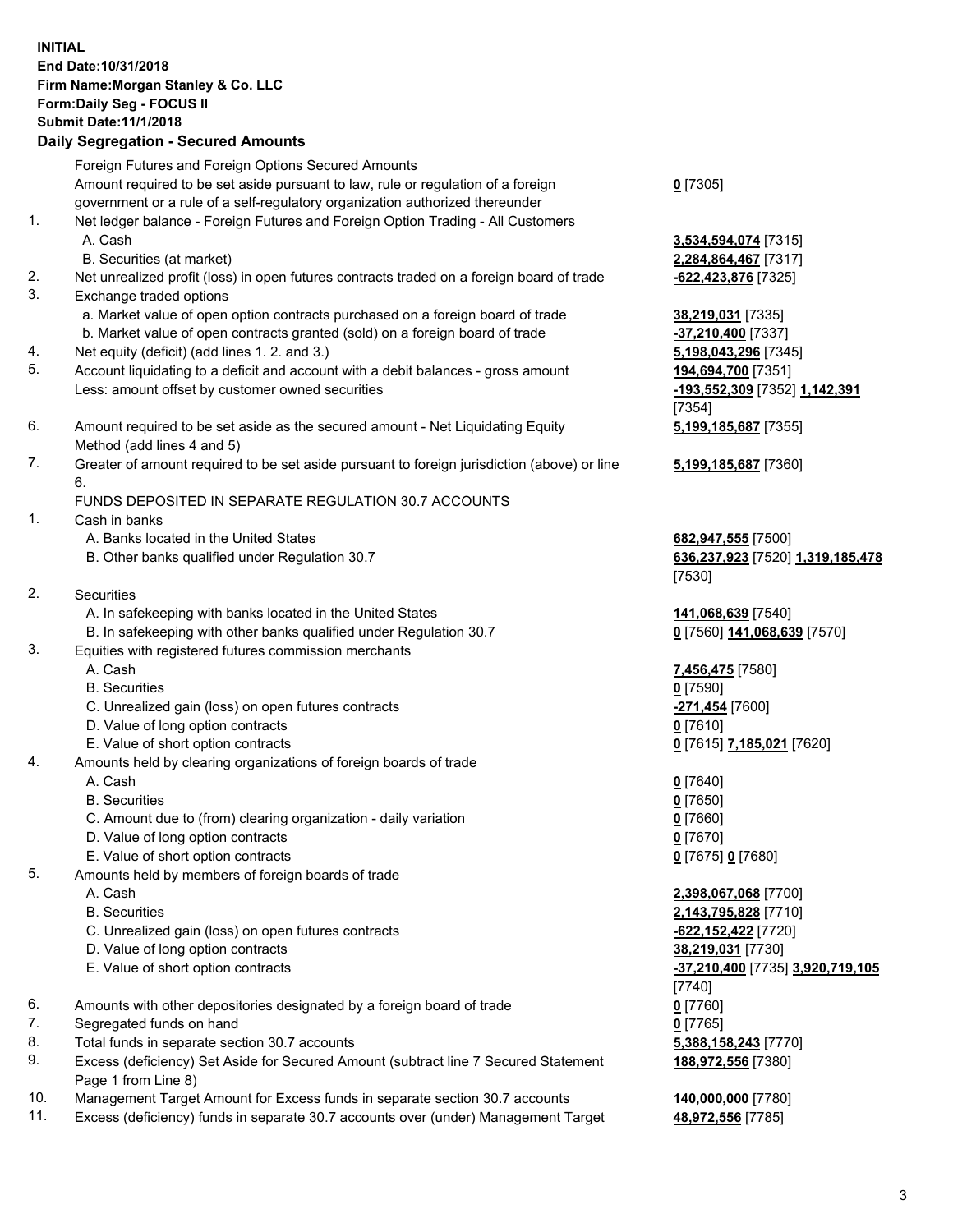**INITIAL End Date:10/31/2018 Firm Name:Morgan Stanley & Co. LLC Form:Daily Seg - FOCUS II Submit Date:11/1/2018 Daily Segregation - Segregation Statement** SEGREGATION REQUIREMENTS(Section 4d(2) of the CEAct) 1. Net ledger balance A. Cash **14,693,699,544** [7010] B. Securities (at market) **6,730,478,525** [7020] 2. Net unrealized profit (loss) in open futures contracts traded on a contract market **-4,110,158,389** [7030] 3. Exchange traded options A. Add market value of open option contracts purchased on a contract market **356,779,259** [7032] B. Deduct market value of open option contracts granted (sold) on a contract market **-473,210,747** [7033] 4. Net equity (deficit) (add lines 1, 2 and 3) **17,197,588,192** [7040] 5. Accounts liquidating to a deficit and accounts with debit balances - gross amount **854,554,677** [7045] Less: amount offset by customer securities **-851,162,638** [7047] **3,392,039** [7050] 6. Amount required to be segregated (add lines 4 and 5) **17,200,980,231** [7060] FUNDS IN SEGREGATED ACCOUNTS 7. Deposited in segregated funds bank accounts A. Cash **5,230,157,482** [7070] B. Securities representing investments of customers' funds (at market) **0** [7080] C. Securities held for particular customers or option customers in lieu of cash (at market) **556,467,512** [7090] 8. Margins on deposit with derivatives clearing organizations of contract markets A. Cash **5,828,711,924** [7100] B. Securities representing investments of customers' funds (at market) **0** [7110] C. Securities held for particular customers or option customers in lieu of cash (at market) **6,174,011,013** [7120] 9. Net settlement from (to) derivatives clearing organizations of contract markets **-146,315,267** [7130] 10. Exchange traded options A. Value of open long option contracts **356,779,259** [7132] B. Value of open short option contracts **-473,210,747** [7133] 11. Net equities with other FCMs A. Net liquidating equity **7,042,821** [7140] B. Securities representing investments of customers' funds (at market) **0** [7160] C. Securities held for particular customers or option customers in lieu of cash (at market) **0** [7170] 12. Segregated funds on hand **0** [7150] 13. Total amount in segregation (add lines 7 through 12) **17,533,643,997** [7180] 14. Excess (deficiency) funds in segregation (subtract line 6 from line 13) **332,663,766** [7190]

- 15. Management Target Amount for Excess funds in segregation **280,000,000** [7194]
- 16. Excess (deficiency) funds in segregation over (under) Management Target Amount Excess

**52,663,766** [7198]